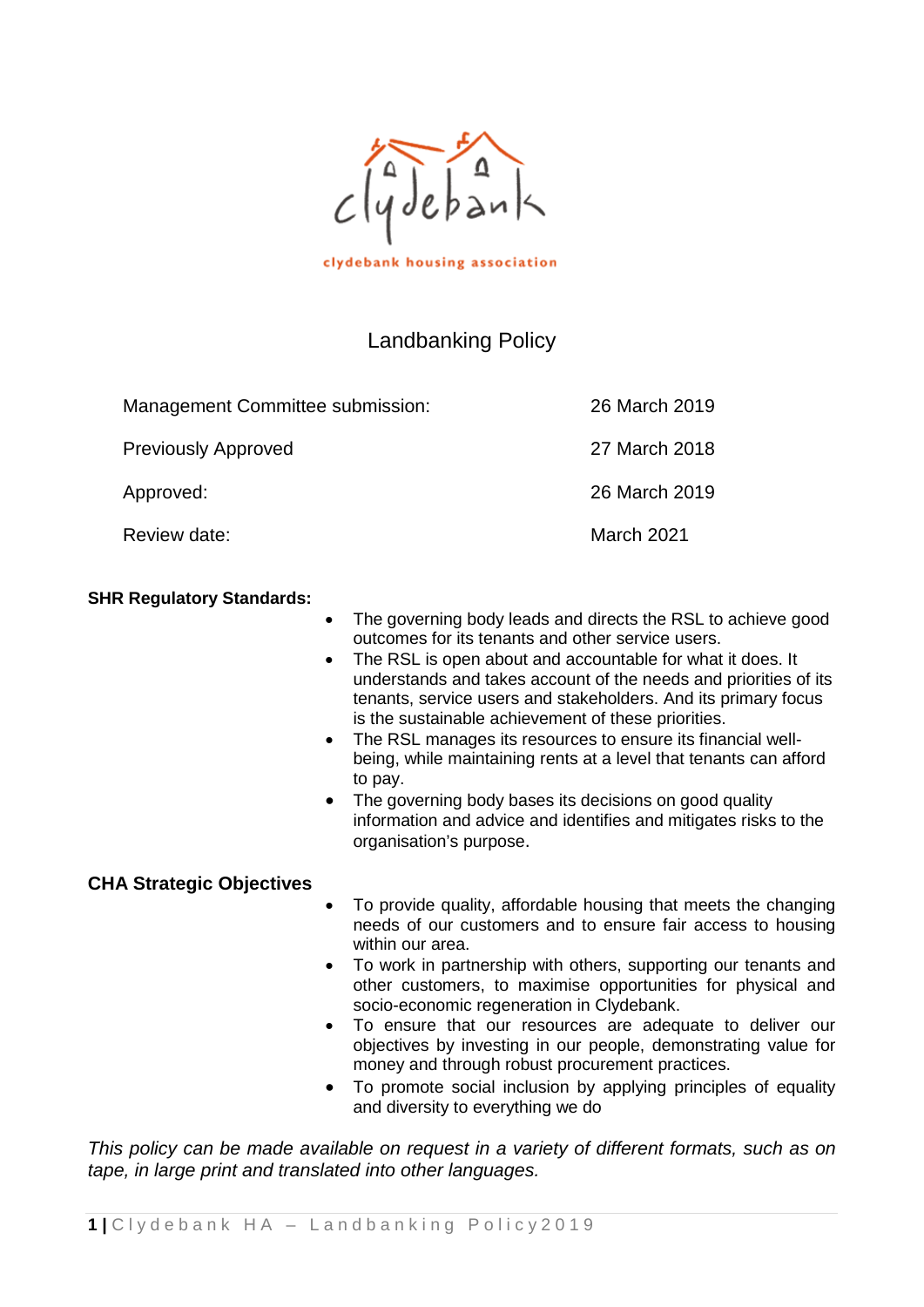# **1. Introduction**

1.1 Clydebank Housing Association (CHA) has agreed a development strategy that identifies the strategic objectives that underpin its development activities. In most cases, we will acquire sites for specific housing developments that have been identified in the Local Housing Strategy (LHS) and the Strategic Housing Investment Plan (SHIP) prepared by West Dunbartonshire Council.

We recognise that, from time to time, sites may become available in advance of specific proposals being identified, or sites may be available that are larger than our immediate proposals will support. We also recognise that it may be in the association's interest to seek to acquire such sites in order to achieve our corporate and strategic objectives in the longer term. This policy sets out the approach that we will take in the event that a site becomes available unexpectedly, either through being offered to the association or being identified by us (or our agents) as available. We recognise that, in acquiring a site that is too big for our anticipated requirements, there may be potential to enter into partnership with another RSL or with a developer. In all cases, we must be confident that a site that we are considering for acquisition has the potential to support the achievement of our Development Strategy and is in accordance with the priorities identified in the LHS. Furthermore, the acquisition must be fundable under Scottish Government funding arrangements and will not progress to acquisition until fully discussed with and supported by the Scottish Government's Housing Supply Division.

1.2 This policy will be applied in conjunction with our checklist on site assessment. The acquisition of all sites and properties must be in accordance with that checklist.

# **2. Purpose**

- 2.1 This policy has been prepared to set out the circumstances in which CHA will acquire sites for landbanking. For the purposes of this policy, landbanking is defined as the acquisition of a site for an economically and effectively developable site for future affordable housing development where detailed proposals have yet to be developed and approved. The policy is also intended to be applied in the event of the association being offered vacant properties, for example by a developer who is unable to sell some or all of a recently completed development. The policy can also be applied in the event of CHA being identified by West Dunbartonshire Council as a partner in the acquisition of vacant properties (including former RTB) as part of the Scottish Government's Empty Homes Initiative. CHA's Asset Management Strategy deals with the Association's participation in initiatives such as Mortgage to Rent, which involve the purchase of occupied housing.
- 2.2 This policy takes account of the Regulatory Standards for Governance and Financial Management<sup>[1](#page-1-0)</sup>, particularly:
	- Standard 2: The RSL is open about and accountable for what it does. It understands and takes account of the needs and priorities of its tenants, service

<span id="page-1-0"></span> $1$  Regulatory Standards of Governance and Financial Management (SHR 2012)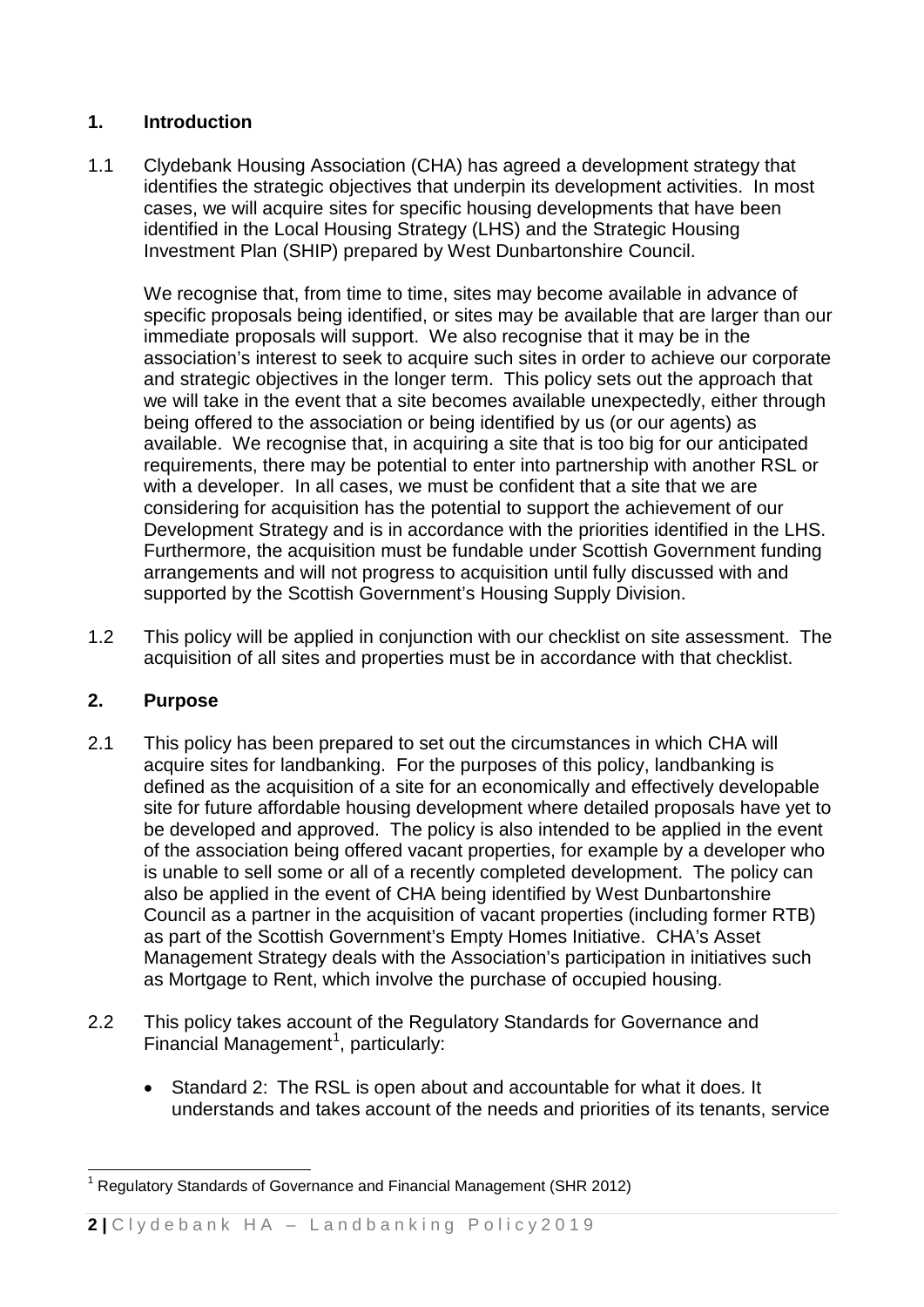users and stakeholders. And its primary focus is the sustainable achievement of these priorities.

- Standard 3: The RSL manages its resources to ensure its financial well-being, while maintaining rents at a level that tenants can afford to pay.
- Standard 4: The governing body bases its decisions on good quality information and advice and identifies and mitigates risks to the organisation's purpose.
- 2.3 The policy also takes account of the Standards 4 and 13 in the Scottish Social Housing Charter<sup>[2](#page-2-0)</sup> (Housing Quality and Value for Money)

# **3. Objectives**

- 3.1 This policy is intended to ensure that we can:
	- Meet our responsibilities to communities
	- Take a long term approach to meeting our strategic objectives
	- Identify potential sites for future development
	- Respond positively to initiatives by landowners and developers, where their objectives accord with ours
	- Anticipate and address changing demographic trends (e.g. by purchasing sites or properties in particular locations or of a size or with specific characteristics which are under-represented in our stock portfolio)
	- Respond positively to funding opportunities

# **4. Site Availability**

- 4.1 We recognise that potential sites for landbanking may become available by the following routes:
	- Direct offer to sell to CHA by the current owner
	- CHA being made aware that a site is being placed on the open market
	- A site being offered to CHA by a developer
	- Public bodies offering sites for sale

We will respond to all initiatives in accordance with this policy.

# **5. Acquiring Sites**

- 5.1 We will only acquire sites (or parts of sites) for landbanking where we are satisfied that:
	- The site has the potential to be developed to meet our agreed objectives (as set out in our Business Plan and Development Strategy) and the identified LHS priorities.
	- Where not already zoned for housing use, we have positive indication of support from the planning authority.

<span id="page-2-0"></span><sup>&</sup>lt;sup>2</sup> Scottish Social Housing Charter (Scottish Government 2012)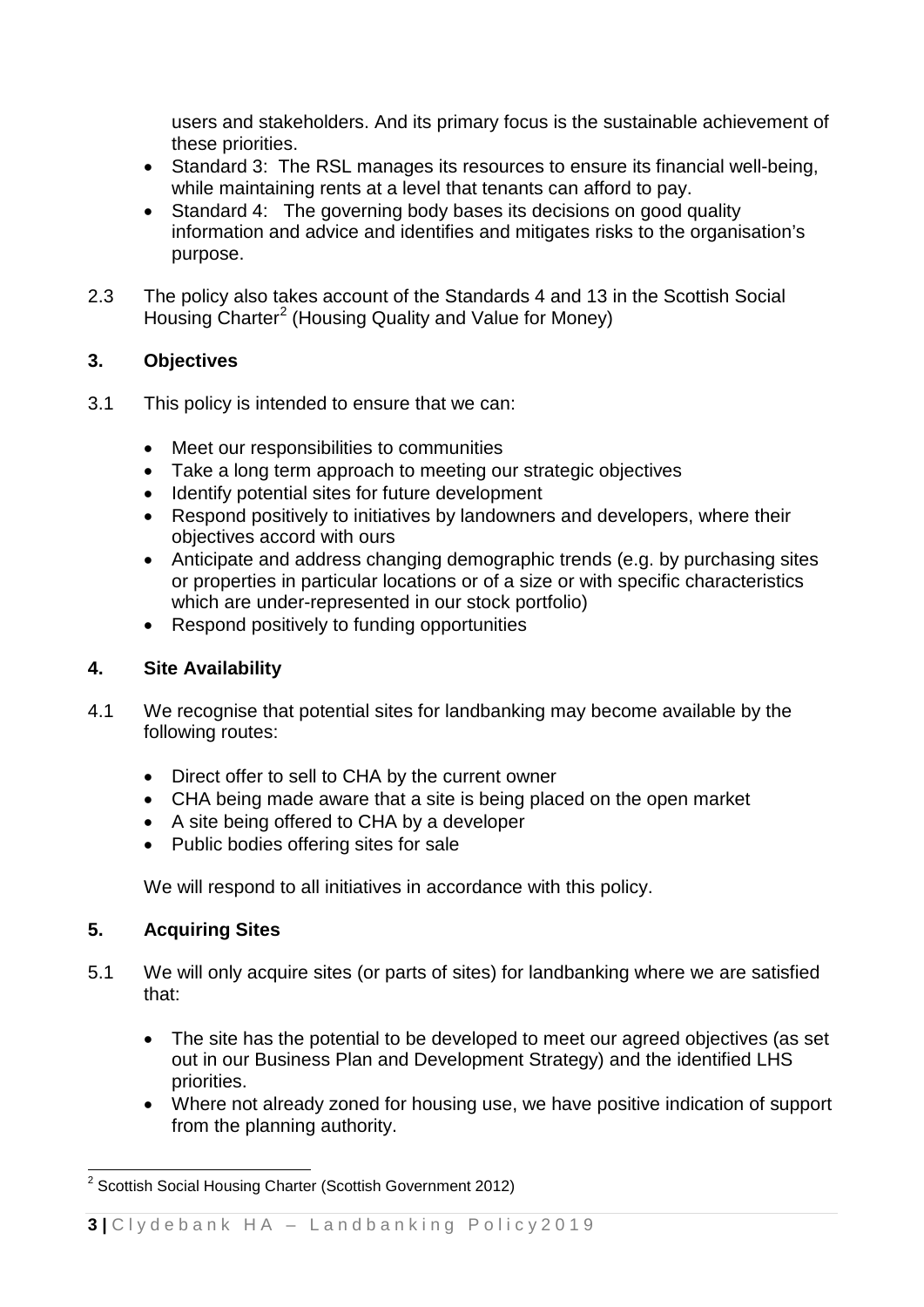- The price is reasonable and does not exceed that approved by an independent valuer.
- We are not putting CHA's assets at risk as a result of the acquisition.

#### **6. Assessing Potential**

- 6.1 We will ensure that we maintain comprehensive and up to date information about housing need in the communities we serve through the application of our development strategy. Consequently, if a site becomes available, we will use our assessment of housing need in the area as a key criterion in our consideration of whether the acquisition of the site would meet our strategic objectives. If a site is offered or becomes available in an area in which there is no identified housing need, we will seek to establish the likelihood of that situation changing (for example by the introduction of new employment initiatives) before determining our response. We are unlikely to acquire a site for development in an area where neither the LHS nor our own assessments has identified or projected housing need.
- 6.2 As part of our housing needs assessment we will seek to identify suitable sites in the communities we are working with to meet these needs. Where no sites are immediately available, CHA will work to establish constructive relationships with landowners and other owners to attempt to ensure that, should they decide to sell, they will consider reaching an appropriate arrangement with CHA. We recognise that this may, occasionally, result in us being offered a site at a time that does not fit with our development plans. We would, in such circumstances, consider landbanking the site in accordance with this policy.
- 6.3 To determine whether a site has the potential to be developed to meet our objectives, we will consult the LHS and carry out an assessment of the site, in line with our Site Assessment Checklist. This assessment will include establishing with the relevant authorities whether the site has, or is likely to secure:
	- Planning consent for housing
	- Access to water, drainage and sewerage infrastructure
	- Appropriate access to utilities (electricity, gas (where possible) and telecommunications)
	- Appropriate access to the site
- 6.4 If there is any doubt over the provision of these services, facilities or access, or if there is a likelihood of unfavourable ground conditions or unacceptable risk of flooding, we are unlikely to proceed.
- 6.5 We will seek to ensure that the site has the potential to be developed in accordance with the principles of sustainability (both environmental sustainability and the broader definition that is contained in our procurement strategy and which includes economic and community sustainability).
- 6.6 We recognise that sites may be offered to us by landowners who may wish to have some influence over the type of housing provided on the site. We will seek to accommodate any reasonable conditions that are imposed at the time the offer is made that are consistent with our objectives and charitable status. If a seller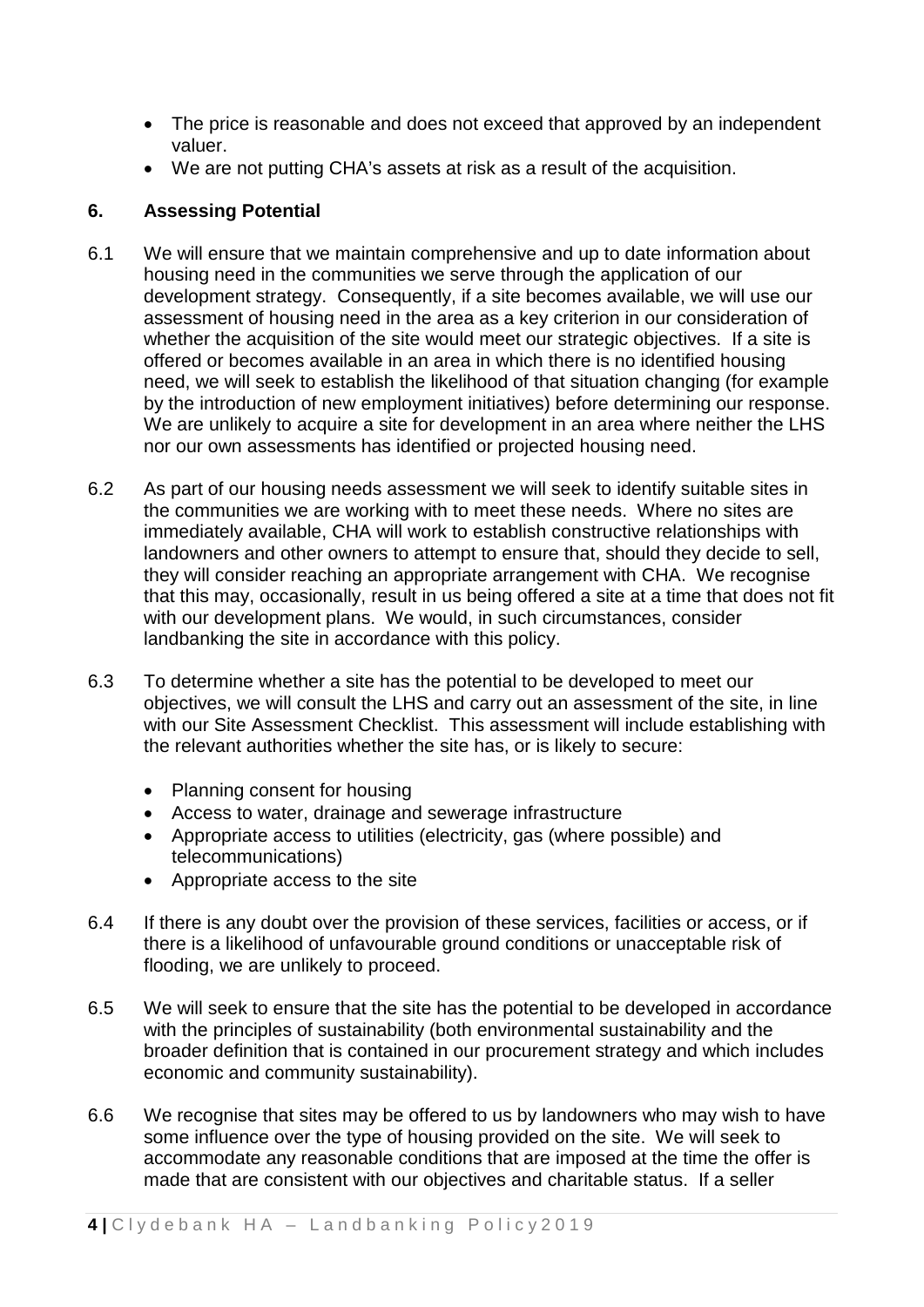proposes conditions that are unacceptable, however, whether because they have the potential to contradict our objectives, or adversely affect the valuation of the site and/or our ability to develop it, or do not reflect the housing needs identified in the area, we will not proceed with the acquisition.

#### **7. Purchasing a Site**

- 7.1 In the event of a site becoming available that we do not have specific plans for, but which we believe has the potential to be developed to meet the Association's objectives, we will seek an independent valuation. Where the site is too large for our immediate proposals, we will consider purchasing the whole site and landbanking the surplus for the future, in accordance with this policy.
- 7.2 We will not agree to purchase a site above the valuation set by the independent valuer.
- 7.3 We will always seek grant funding to support the purchase of a site for landbanking but may, in exceptional circumstances, consider funding acquisition (wholly or in part) through use of our reserves, for example where grant funding is not available at the time of purchase but is likely to be available at the time the site is being developed. We will only do this if we are satisfied that it is fully supported by the Scottish Government, the proposed development is included in West Dunbartonshire's Strategic Housing Investment Plan (SHIP) for future grant allocation and where programme slippage allows funding to be formally allocated. We will also ensure we are not putting the Association's assets at risk. In such cases, we will seek to recover the acquisition costs at the time when the scheme is being developed, as part of the overall scheme costs.
- 7.4 We will always seek to minimise pre-acquisition costs but this will not be at the expense of a comprehensive and thorough assessment of the feasibility of the site and its potential for development. We will recover all eligible costs from the scheme costs. To facilitate this, we will maintain comprehensive records of the costs incurred.
- 7.5 We will consider purchasing completed properties from a builder or developer that are ready to let provided the properties are situated in an area of identified housing need. Such properties will be located in an area where we already manage properties (or are sufficiently close to such an area to make it practicable for us to extend the service without increased cost or compromise to service quality). Any such properties would have to comply with the standards set out in our design guide and the financial terms would have to enable the properties to be set at rents that are consistent with our rent policy. We would seek grant funding to support the acquisition of such properties and are unlikely to consider using our reserves. We would require that the terms of all warranties (such as NHBC or equivalent) be transferred to CHA (or otherwise honoured). If this is not possible, the loss of such protection would be reflected in the price paid for the properties. Where such properties form part of a mixed tenure development, we will always seek to be appointed as the factor, if no such appointment has already been made.